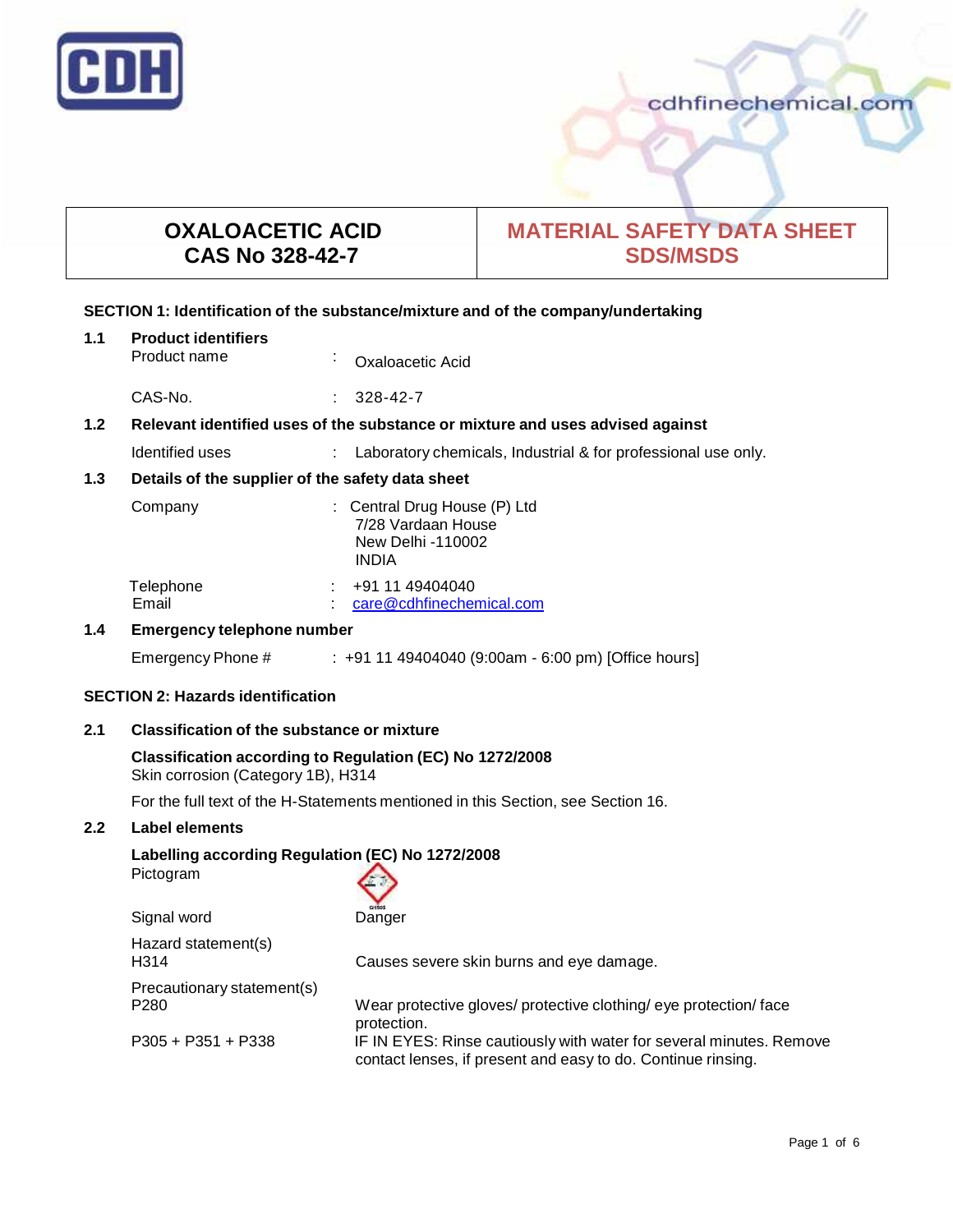P310 Immediately call a POISON CENTER/doctor.

Supplemental Hazard **Statements** none

# **2.3 Other hazards**

This substance/mixture contains no components considered to be either persistent, bioaccumulative and toxic (PBT), or very persistent and very bioaccumulative (vPvB) at levels of 0.1% or higher.

## **SECTION 3: Composition/information on ingredients**

#### **3.1 Substances**

| Synonyms                                         | Oxobutanedioic acid<br>2-Oxosuccinic acid<br>Oxalacetic acid<br>Ketosuccinic acid |
|--------------------------------------------------|-----------------------------------------------------------------------------------|
| Formula<br>Molecular weight<br>CAS-No.<br>EC-No. | $C_4H_4O_5$<br>132.07 g/mol<br>328-42-7<br>206-329-8                              |
|                                                  |                                                                                   |

| Component                                   | Hazardous ingredients according to Regulation (EC) No 1272/2008 | Classification      | Concentration |
|---------------------------------------------|-----------------------------------------------------------------|---------------------|---------------|
| <b>Oxalacetic acid</b><br>CAS-No.<br>EC-No. | 328-42-7<br>206-329-8                                           | Skin Corr. 1B; H314 | $\leq$ 100 %  |

For the full text of the H-Statements mentioned in this Section, see Section 16.

#### **SECTION 4: First aid measures**

#### **4.1 Description of first aid measures**

#### **General advice**

Consult a physician. Show this safety data sheet to the doctor in attendance.

#### **If inhaled**

If breathed in, move person into fresh air. If not breathing, give artificial respiration. Consult a physician.

#### **In case of skin contact**

Take off contaminated clothing and shoes immediately. Wash off with soap and plenty of water. Consult a physician.

#### **In case of eye contact**

Rinse thoroughly with plenty of water for at least 15 minutes and consult a physician.

## **If swallowed**

Do NOT induce vomiting. Never give anything by mouth to an unconscious person. Rinse mouth with water. Consult a physician.

#### **4.2 Most important symptoms and effects, both acute and delayed**

The most important known symptoms and effects are described in the labelling (see section 2.2) and/or in section 11

**4.3 Indication of any immediate medical attention and special treatment needed** No data available

#### **SECTION 5: Firefighting measures**

#### **5.1 Extinguishing media**

#### **Suitable extinguishing media**

Use water spray, alcohol-resistant foam, dry chemical or carbon dioxide.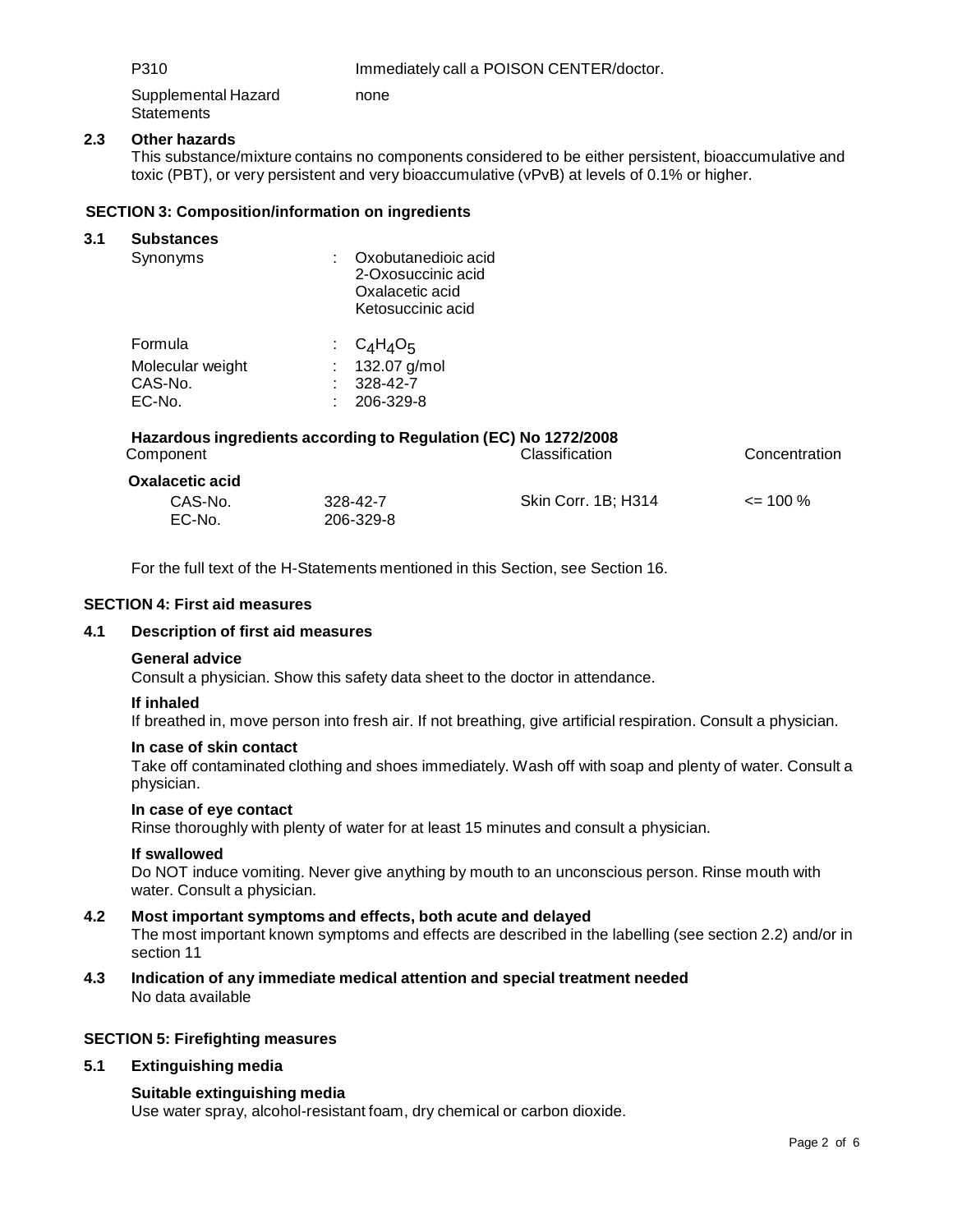- **5.2 Special hazards arising from the substance ormixture** Carbon oxides
- **5.3 Advice for firefighters** Wear self-contained breathing apparatus for firefighting if necessary.
- **5.4 Further information** No data available

## **SECTION 6: Accidental release measures**

- **6.1 Personal precautions, protective equipment and emergency procedures** Use personal protective equipment. Avoid dust formation. Avoid breathing vapours, mist or gas. Ensure adequate ventilation. Evacuate personnel to safe areas. Avoid breathing dust. For personal protection see section 8.
- **6.2 Environmental precautions** Do not let product enter drains.
- **6.3 Methods and materials for containment and cleaning up** Pick up and arrange disposal without creating dust. Sweep up and shovel. Keep in suitable, closed containers for disposal.
- **6.4 Reference to other sections** For disposal see section 13.

#### **SECTION 7: Handling and storage**

#### **7.1 Precautions for safe handling**

Avoid formation of dust and aerosols. Provide appropriate exhaust ventilation at places where dust is formed. For precautions see section 2.2.

**7.2 Conditions for safe storage, including any incompatibilities** Store in cool place. Keep container tightly closed in a dry and well-ventilated place.

Recommended storage temperature -20 °C

Storage class (TRGS 510): Non-combustible, corrosive hazardous materials

## **7.3 Specific end use(s)**

Apart from the uses mentioned in section 1.2 no other specific uses are stipulated

## **SECTION 8: Exposure controls/personal protection**

## **8.1 Control parameters**

## **8.2 Exposure controls**

#### **Appropriate engineering controls**

Handle in accordance with good industrial hygiene and safety practice. Wash hands before breaks and at the end of workday.

#### **Personal protective equipment**

#### **Eye/face protection**

Face shield and safety glasses Use equipment for eye protection tested and approved under appropriate government standards such as NIOSH (US) or EN 166(EU).

#### **Skin protection**

Handle with gloves. Gloves must be inspected prior to use. Use proper glove removal technique (without touching glove's outer surface) to avoid skin contact with this product. Dispose of contaminated gloves after use in accordance with applicable laws and good laboratory practices. Wash and dry hands.

#### **Body Protection**

Complete suit protecting against chemicals, The type of protective equipment must be selected according to the concentration and amount of the dangerous substance at the specific workplace.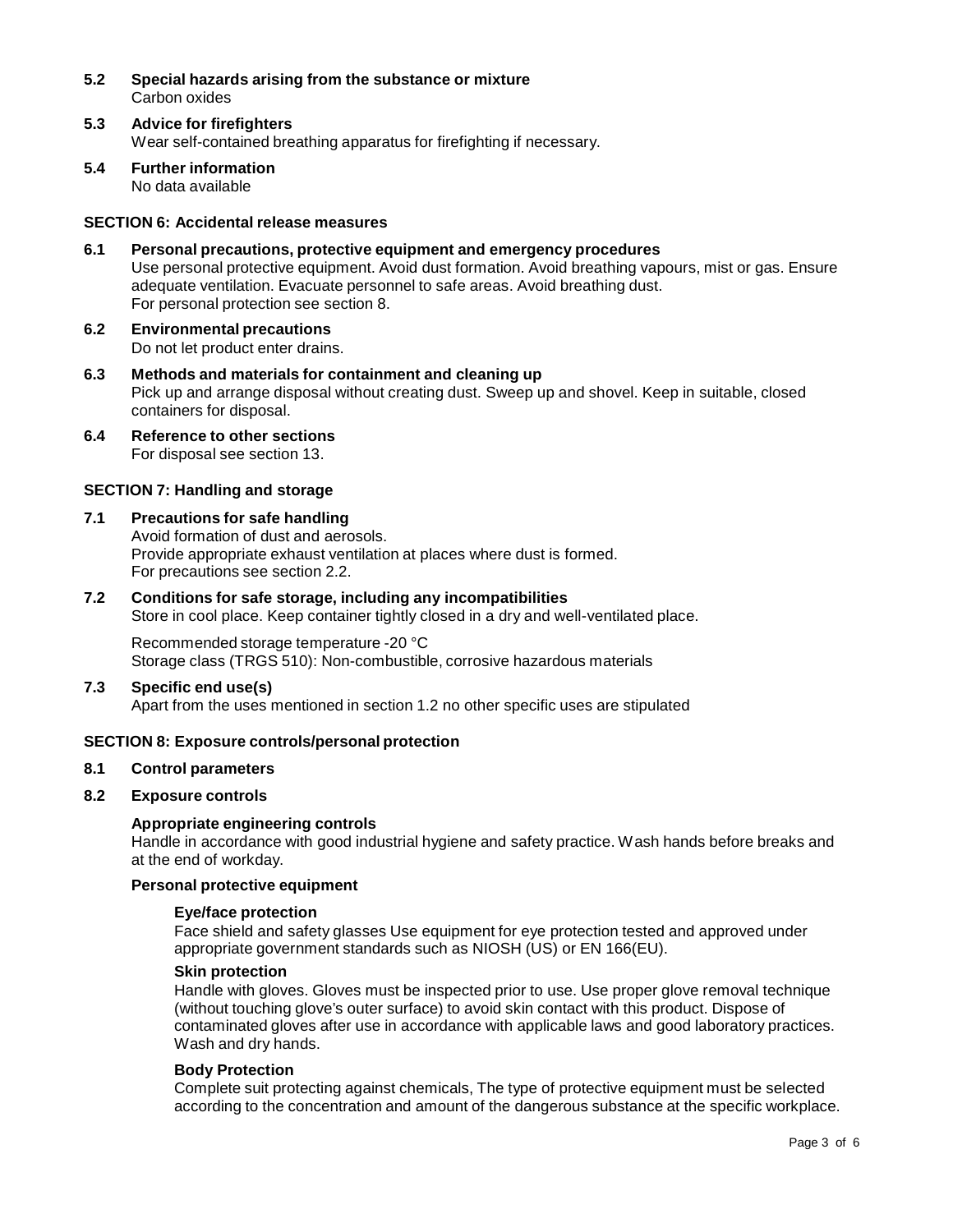## **Respiratory protection**

Where risk assessment shows air-purifying respirators are appropriate use (EN 143) respirator cartridges as a backup to engineering controls. If th full-face supplied air respirator. Use respirators and components tested and approved under appropriate government standards such as NIOSH (US) or CEN (EU).

## **Control of environmental exposure**

Do not let product enter drains.

## **SECTION 9: Physical and chemical properties**

# **9.1 Information on basic physical and chemical properties**

|     | a) | Appearance                                         | Form: powder<br>Colour: light yellow |
|-----|----|----------------------------------------------------|--------------------------------------|
|     | b) | Odour                                              | No data available                    |
|     | c) | <b>Odour Threshold</b>                             | No data available                    |
|     | d) | pH                                                 | No data available                    |
|     | e) | Melting point/freezing<br>point                    | Melting point/range: 161 °C          |
|     | f) | Initial boiling point and<br>boiling range         | No data available                    |
|     | g) | Flash point                                        | No data available                    |
|     | h) | Evaporation rate                                   | No data available                    |
|     | i) | Flammability (solid, gas)                          | No data available                    |
|     | j) | Upper/lower<br>flammability or<br>explosive limits | No data available                    |
|     | k) | Vapour pressure                                    | No data available                    |
|     | I) | Vapour density                                     | No data available                    |
|     | m) | Relative density                                   | No data available                    |
|     | n) | Water solubility                                   | No data available                    |
|     | o) | Partition coefficient: n-<br>octanol/water         | No data available                    |
|     | p) | Auto-ignition<br>temperature                       | No data available                    |
|     | q) | Decomposition<br>temperature                       | No data available                    |
|     | r) | Viscosity                                          | No data available                    |
|     | s) | <b>Explosive properties</b>                        | No data available                    |
|     | t) | Oxidizing properties                               | No data available                    |
| 9.2 |    | Other safety information                           |                                      |
|     |    | <b>Bulk density</b>                                | $0.18$ g/l                           |
|     |    |                                                    |                                      |

### **SECTION 10: Stability and reactivity**

## **10.1 Reactivity**

- No data available
- **10.2 Chemical stability** Stable under recommended storage conditions.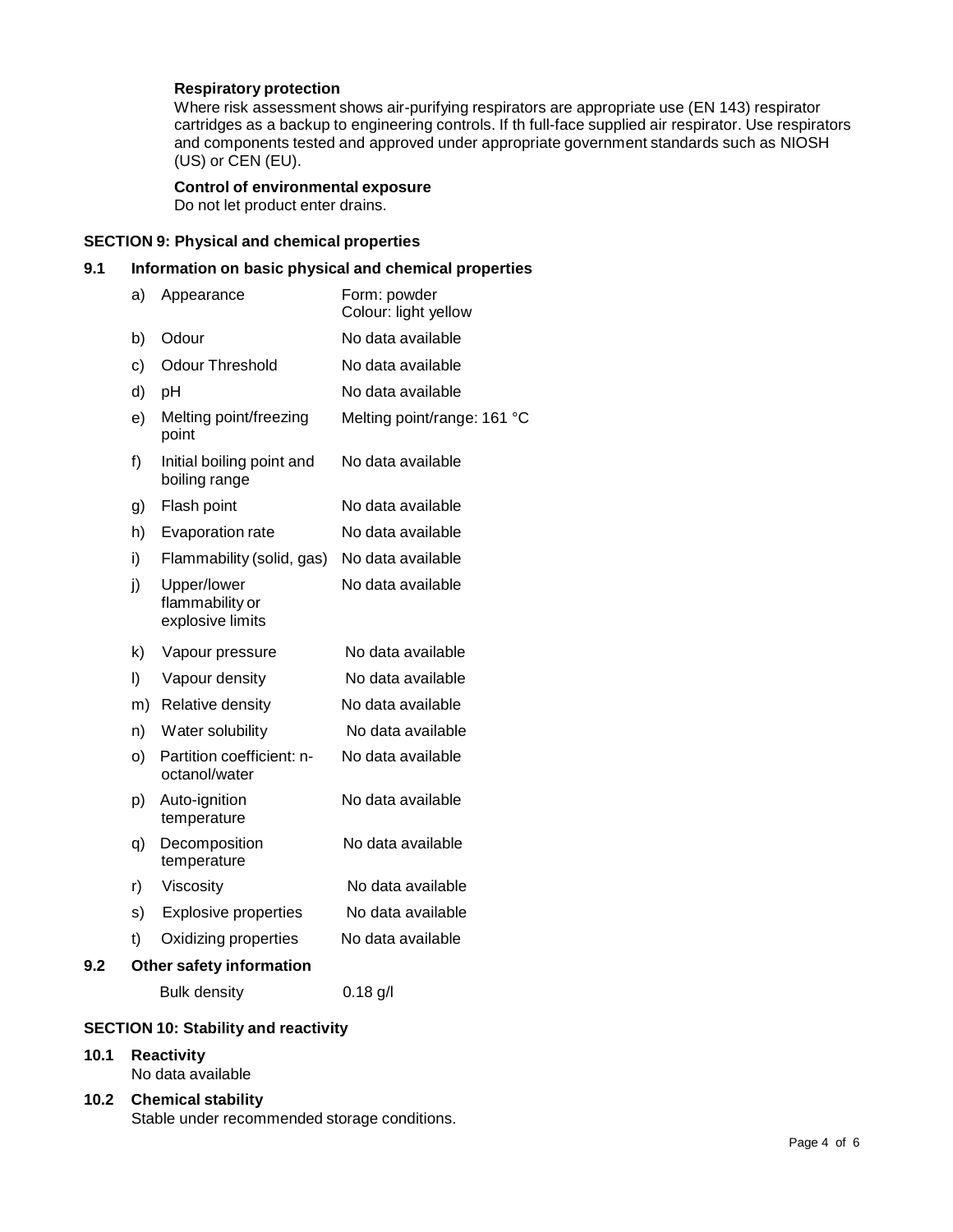- **10.3 Possibility of hazardous reactions** No data available
- **10.4 Conditions to avoid** No data available
- **10.5 Incompatible materials** Strong oxidizing agents

## **10.6 Hazardous decomposition products** Hazardous decomposition products formed under fire conditions. - Carbon oxides Other decomposition products - No data available In the event of fire: see section 5

## **SECTION 11: Toxicological information**

## **11.1 Information on toxicological effects**

#### **Acute toxicity**

No data availableOxalacetic acid

#### **Skin corrosion/irritation**

No data available(Oxalacetic acid)

**Serious eye damage/eye irritation** No data available(Oxalacetic acid)

**Respiratory orskin sensitisation** No data available(Oxalacetic acid)

**Germ cell mutagenicity**

No data available(Oxalacetic acid)

#### **Carcinogenicity**

IARC: No component of this product present at levels greater than or equal to 0.1% is identified as probable, possible or confirmed human carcinogen by IARC.

#### **Reproductive toxicity**

No data available(Oxalacetic acid)

**Specific target organ toxicity - single exposure** No data available(Oxalacetic acid)

**Specific target organ toxicity - repeated exposure** No data available

#### **Aspiration hazard**

No data available(Oxalacetic acid)

# **Additional Information**

RTECS: Not available

Cough, Shortness of breath, Headache, Nausea, Vomiting(Oxalacetic acid) To the best of our knowledge, the chemical, physical, and toxicological properties have not been thoroughly investigated.(Oxalacetic acid)

### **SECTION 12: Ecological information**

- **12.1 Toxicity** No data available
- **12.2 Persistence and degradability** No data available
- **12.3 Bioaccumulative potential** No data available